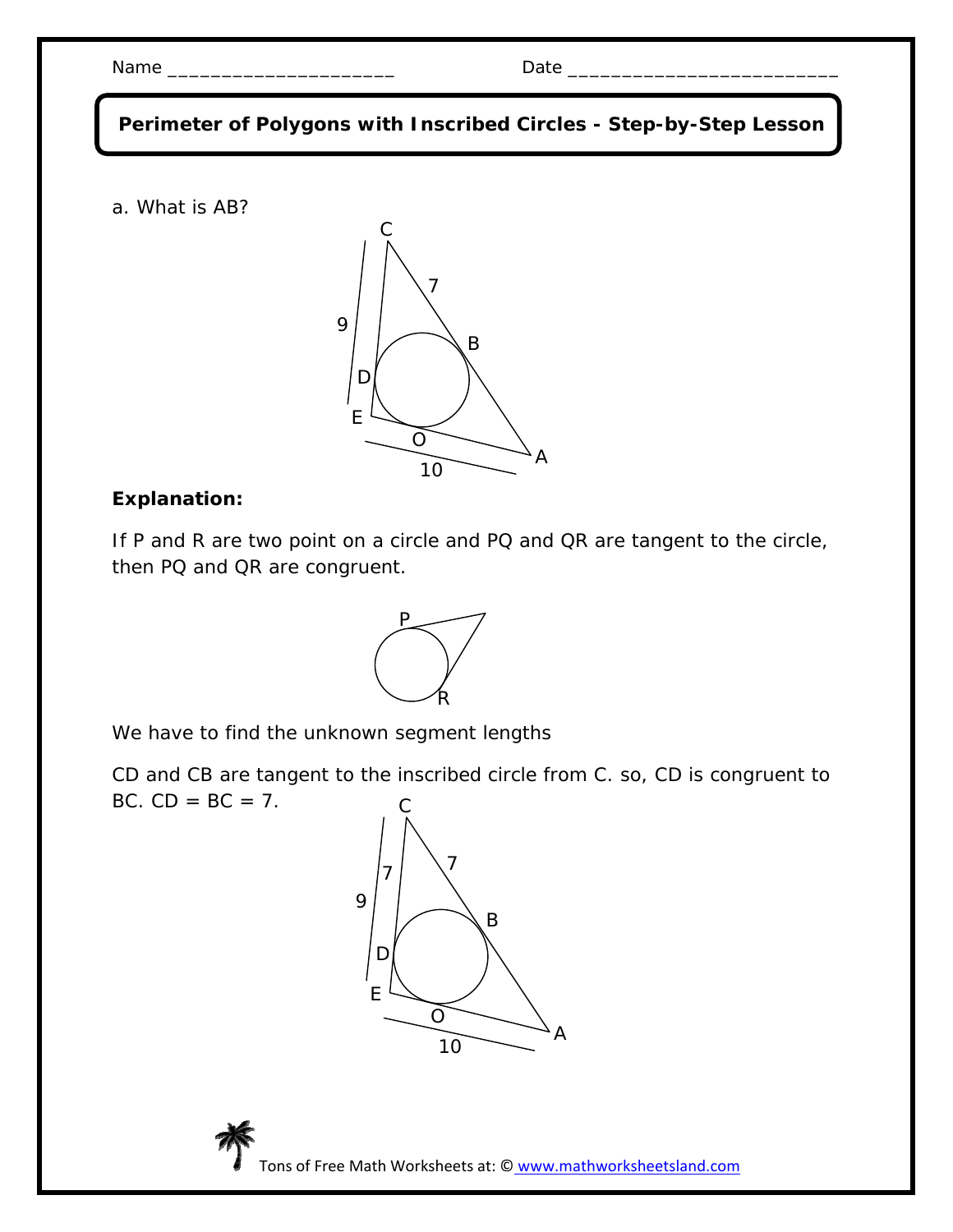Name \_\_\_\_\_\_\_\_\_\_\_\_\_\_\_\_\_\_\_\_\_ Date \_\_\_\_\_\_\_\_\_\_\_\_\_\_\_\_\_\_\_\_\_\_\_\_\_

We know that CD and CE. We have use additive property of length to write an equation and find DE

 $CD + DE = CE$ 

 $7 + DE = 9$ 

$$
DE = 2
$$

So, DE is 2



OE and DE are tangents to the inscribed circle from E. so, OE is congruent to DE.  $OE = DE = 2$ 



We know that OE and AE. We have use the additive property of write an equation and find OA.

$$
OE + OA = AE
$$

 $2 + OA = 10$ 

 $OA = 8$ 



Tons of Free Math Worksheets at: © www.mathworksheetsland.com